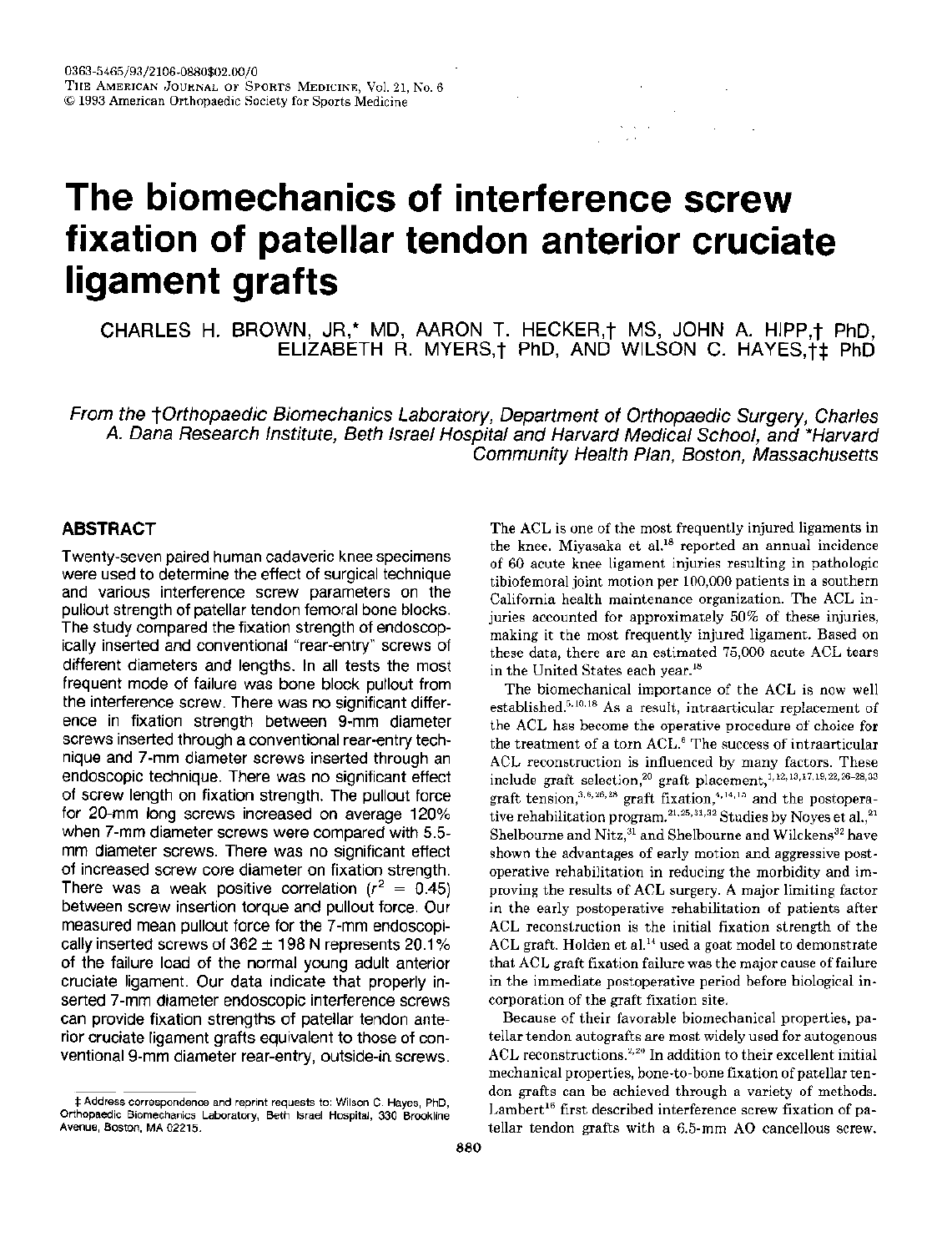Kurosaka et al.,<sup>15</sup> in an in vitro study using human cadaveric specimens, demonstrated the superior initial fixation strength of a custom-designed, fully threaded 9-mm interference screw compared with a 6.5-mm AO cancellous screw. As a consequence, fully threaded interference screws have become the standard implant for fixation of ACL bonetendon-bone grafts.

Rosenberg,<sup>30</sup> Olson et al.,<sup>23</sup> and Paulos et al.<sup>24</sup> have described endoscopic surgical techniques for reconstruction of the ACL. These endoscopic techniques are an attempt to reduce the morbidity of ACL reconstruction further by avoiding a lateral femoral incision and its associated dissection. The femoral bone tunnel is drilled in-line through the tibial tunnel. The patellar tendon ACL graft is fixed by inserting an interference screw from inside the joint.

Our objectives with this study were first to use an in vitro cadaveric model to compare the fixation strength of interference screws inserted so as to simulate endoscopic placement to that of interference screws inserted through a conventional rear-entry, outside-in approach. Our second objective was to study, using the same model, the effects of screw thread length, screw diameter, and screw core size on the fixation strength of patellar tendon ACL grafts. Finally, we wished to correlate interference screw insertion torque with fixation strength.

## MATERIALS AND METHODS

Paired human cadaveric knee specimens were used to minimize the effects of specimen-to-specimen bone density variations and to increase statistical power through the use of paired comparisons. The study was performed in three parts (Table 1). Part I compared the fixation strengths of 25-mm long, 7-mm diameter screws inserted so as to simulate endoscopic insertion to 9-mm diameter screws inserted through a conventional rear-entry, outside-in approach. Part II compared the fixation strengths of 5.5- and 7-mm diameter screws inserted in an endoscopic fashion. This was done for both 20 and 25 mm length screws. Part III compared the fixation strengths of 25-mm long, 5.5- and 7-mm diameter interference screws of both standard core and an experimental large-core design. The core dimensions of the 5.5-mm diameter screws were 3 mm for the standard core and 3.5 mm for the experimental large-core design. The core dimensions of the 7-mm diameter screws were 3.5 mm for the standard core size, and 4.42 mm for the experimental largecore design.

#### Surgical technique

Paired, fresh-frozen, cadaveric knees were obtained through the Anatomical Gifts Program of Harvard Medical School. The mean age of the specimens was  $79 \pm 9$  SD years, with a range of 61 to 96 years. A total of 27 pairs were tested. All specimens were thawed to room temperature for 24 hours before the simulated ACL reconstructions were done.

Simulated ACL reconstructions were done with the knee specimen mounted in a vise and the tibia hanging free. A midline skin incision was made to expose the extensor mechanism. A 10-mm wide section from the middle third of the patellar tendon was cut using a metal template (Acufex Microsurgical Inc., Mansfield, MA) to ensure uniform specimen width. Bone blocks were also marked using the metal template. Tibial and patellar bone blocks measuring 10 mm in width, 25 mm in length, and 8 mm in depth were harvested using an oscillating saw (Ergo-Acufex 750, Storz/Ergo Instruments, Inc., Coranger, IN). The bone blocks were trimmed into a cylindrical shape to fit snugly through a 10mm cylindrical metal sizing tube (Acufex Microsurgical Inc.), thus minimizing the gap between the bone tunnel and bone block.

To disarticulate the knee, we cut the capsule and collateral and cruciate ligaments. The ACL was cut in midsubstance, leaving the femoral attachment site of the ligament intact. Using endoscopic or rear-entry guides (Acufex Microsurgical Inc.), depending of the type of fixation, a 2.4-mm K-wire was drilled through the center of the femoral attachment site of the ACL. For simulated endoscopic reconstructions, a 10-mm endoscopic reamer (Acufex Microsurgical Inc.) was used to drill a 30-mm length tunnel into the lateral femoral condyle. For rear-entry, outside-in reconstructions, a 10-mm cannulated drill was used to drill a tunnel from the lateral femoral cortex through the femoral attachment site of the ACL into the intercondylar notch. The ACL soft tissue remnant was excised to facilitate graft passage.

The trimmed patellar bone block was inserted into the femoral bone tunnel in each specimen. The bone block was inserted into the femoral tunnel with the cancellous surface oriented anteriorly in all specimens. For simulated endoscopic reconstructions, the bone plug was inserted until flush with the intraarticular edge of the femoral bone tunnel. For rear-entry, outside-in reconstructions, the bone plug was placed flush with the lateral femoral cortex. To facilitate parallel screw-bone block placement in both procedures, a 1-mm K-wire was inserted along the bone block parallel to the long axis of the femoral bone tunnel, thus marking the

|      |                                      | Variables                            | TABLE 1<br>Experimental design         |                                      |                                                               |
|------|--------------------------------------|--------------------------------------|----------------------------------------|--------------------------------------|---------------------------------------------------------------|
| Part | Factors compared<br>within specimens |                                      | Factors compared<br>between specimens. | Variables                            | Factors held constant                                         |
|      | Surgical technique                   | Rear-entry<br>Endoscopic             |                                        |                                      | Screw length (25 mm)<br>Screw core size (standard)            |
| п    | Screw diameter                       | $5.5 \text{ mm}$<br>$7.0 \text{ mm}$ | Screw length                           | $20 \text{ mm}$<br>$25 \text{ mm}$   | Surgical technique (endoscopic)<br>Screw core size (standard) |
| Ш    | Screw core size                      | Standard<br>Large                    | Screw diameter                         | $5.5 \text{ mm}$<br>$7.0 \text{ mm}$ | Surgical technique (endoscopic)<br>Screw length (25 mm)       |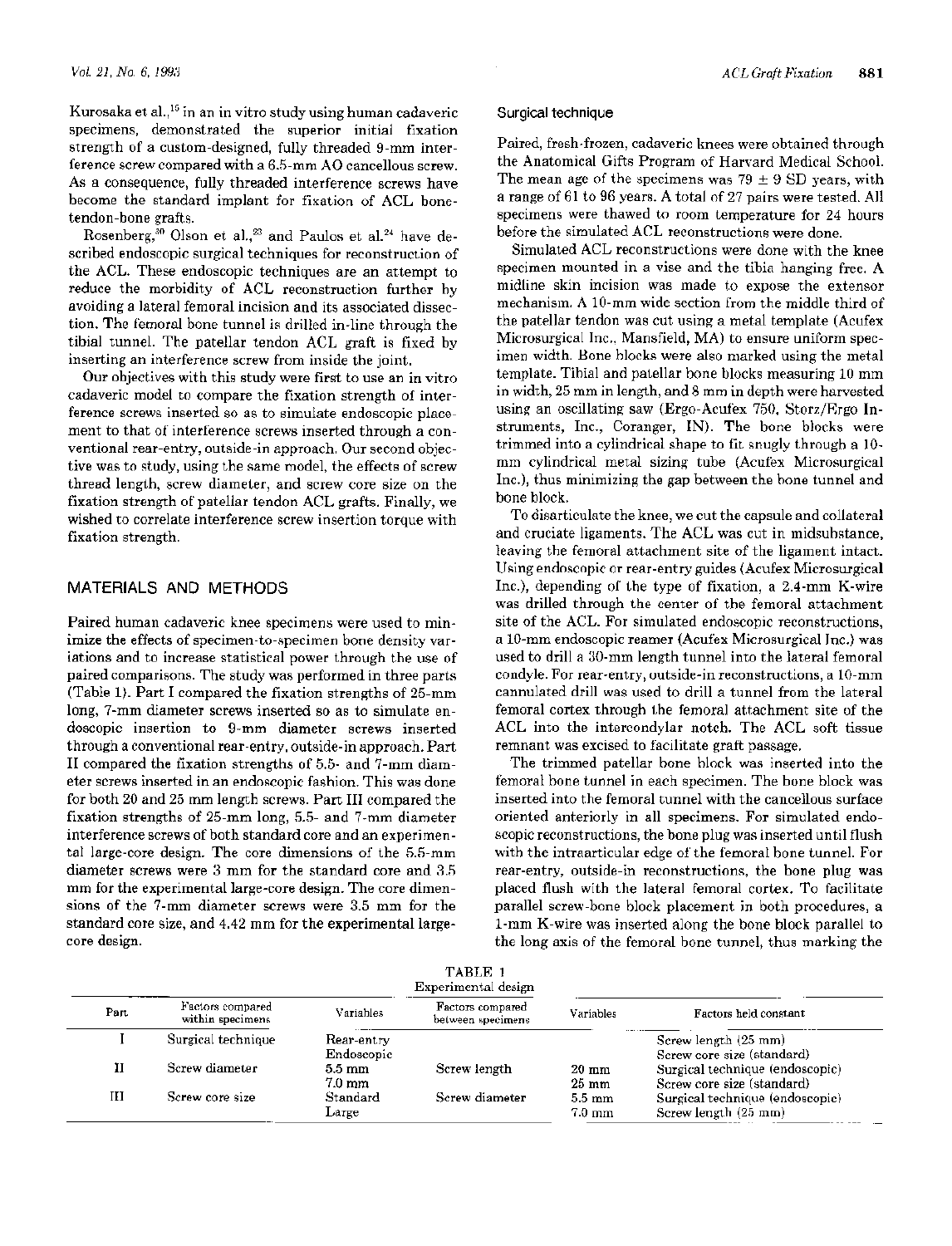angle for screw insertion. The K-wire was removed, and an interference screw (Acufex Microsurgical Inc.) was inserted anterior to the bone block along its cancellous surface. The screw was advanced until flush with the edge of the bone block. A digital torque screw driver (Model TQJE-1000, Snap-on Tools Corp., Kenosha, WI) was used to measure the peak insertion torque for Parts I and III. The screwbone block divergence angle, defined as the angle between the axis of the drilled bone tunnel and the interference screw, was directly measured in each specimen using a goniometer. The axis of the drilled bone tunnel was marked by inserting a K-wire between the bone tunnel and the bone block. The interference screw axis was then marked by inserting a removable screw driver blade into the hex head of the screw. A goniometer was then used to measure the angle between the two markers.

#### Mechanical testing

In preparation for mechanical testing, the femur was stripped of all soft tissues. Mechanical tests were conducted on an Instron servohydraulic materials testing machine (Model 1331, Instron Corp., Canton, MA). The femoral shaft of each specimen was mounted in a custom clamping device attached to the actuator of the materials testing machine (Fig. 1). The patellar ligament was secured to the load cell using serrated clamps applied to the tibial bone block. The specimens were kept moist with sprayed saline during all mechanical testing. The orientation of the applied load was parallel to the long axis of the femoral bone tunnel. A preload of 10 N was applied to the specimen, and the construct was then loaded to failure in tension at a displacement rate of 1 mm/sec. The load-displacement curve was recorded using an automated data acquisition system (Lab Tech Notebook, Laboratory Technologies, Wilmington, MA). Pullout force at failure was defined as the point where the load-deflection curve deviated substantially from linear. The failure mode was also recorded for each specimen.

On completion of the pullout tests, an 8-mm diameter cylindrical core of trabecular bone 10 mm in height was removed from the lateral femoral condyle adjacent to the ACL bone tunnel using a diamond-tipped coring tool (Starlite Corp., Rosemont, PA). Marrow and soft tissues were removed with a water jet, supplemented by periodic agitation in an ultrasonic cleaner. The apparent density of the trabecular core was determined using standard protocols.<sup>7</sup> To provide estimates of the pullout forces that might be expected in young femora, a linear correction factor based on apparent density was applied to the measured pullout data.<sup>7</sup> This linear estimate was given by  $F_c = F_a(0.8/p_a)$ , where  $F_c$ is the estimated pullout force in Newtons,  $F_a$  is the measured pullout force, and p<sub>a</sub> is the measured apparent bone density in grams per cubic centimeter. The value  $0.8 \text{ g/cm}^3$  is the average femoral trabecular apparent density in young adult  $bone<sup>11</sup>$ 



Figure 1. The femoral shaft of each specimen was attached to the actuator of an electrohydraulic materials test system. The patellar ligament was secured to the load cell using serrated clamps applied to the tibial bone block.

#### Data analysis

The data from Part I comparing the simulated endoscopic insertion technique to the conventional rear-entry, outsidein technique were analyzed by a paired  $t$ -test. The data from Parts II and III were analyzed by a two-factor analysis of variance with one within-subjects factor and one betweensubjects factor (Table 1). The null hypothesis of equal failure loads was rejected if the significance level was less than 0.05.

#### **RESULTS**

Average measured insertion torques, ultimate pullout force, and linear stiffness are recorded in Table 2. The mean screwbone block divergence angle for screws inserted so as to simulate endoscopic placement was  $5.8^{\circ} \pm 5.7^{\circ}$ . The failure mode of simulated endoscopic reconstructions of Part I was bone block pullout in four specimens and both screw and bone block pullout in one specimen. For the rear-entry reconstructions of Part I, the failure mode was bone block pullout in four of the five specimens and bone block fracture in one. Based on a paired  $t$ -test, there was no statistically significant difference in pullout force  $(P = 0.76)$  or insertion torque ( $P = 0.07$ ) between the simulated endoscopic screws and the conventionally inserted, rear-entry, outside-in screws.

 $\sim$   $\sim$ 

÷.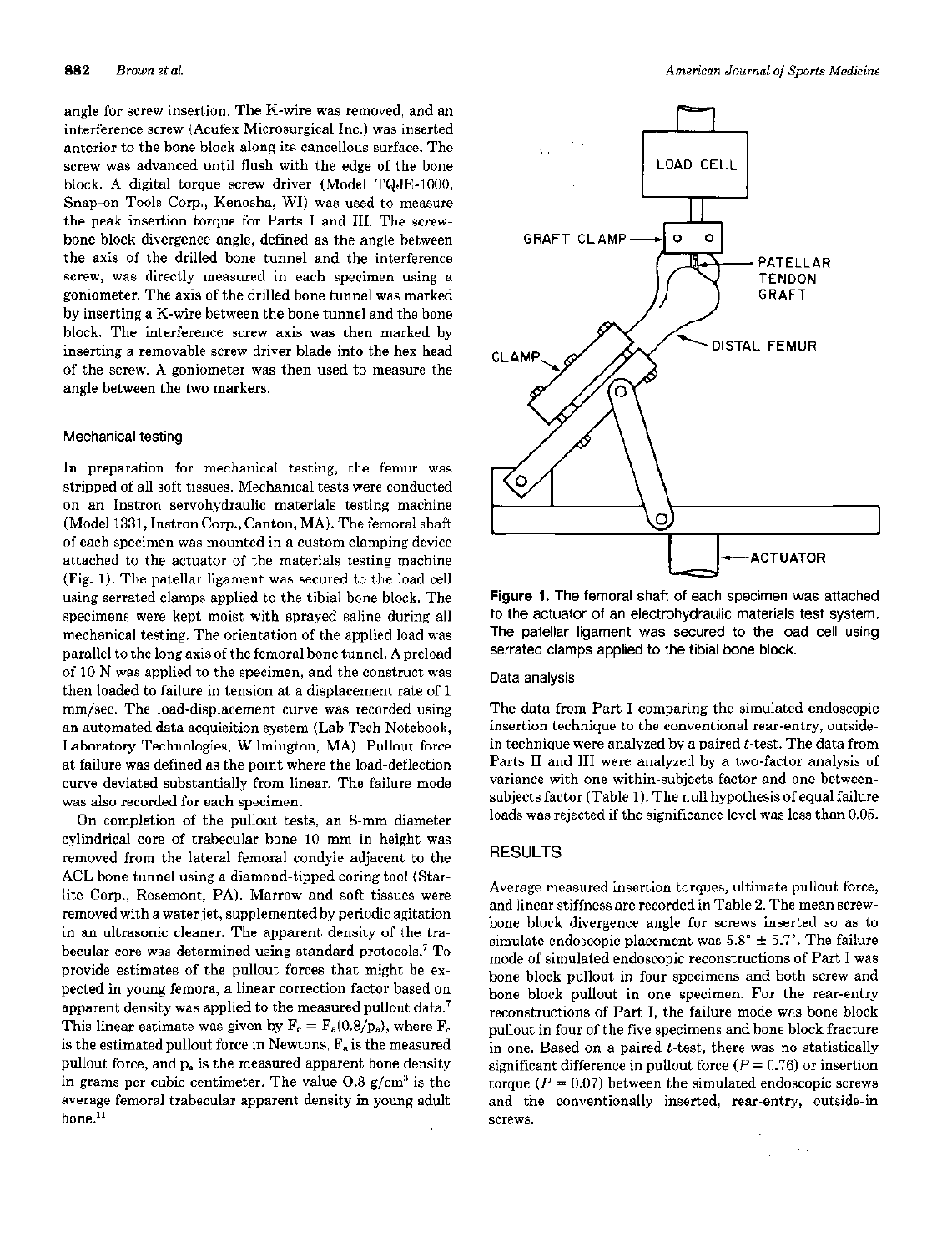| Part.        | Experiment           | Screw<br>length<br>(mm) | Screw<br>diameter<br>(mm) | Core size | No. | Insertion<br>torque<br>$(N-m)$ | Pullout<br>force<br>(N) | Linear<br>stiffness<br>(N/mm) |
|--------------|----------------------|-------------------------|---------------------------|-----------|-----|--------------------------------|-------------------------|-------------------------------|
| л.           | Endoscopic           | 25                      | 7.0                       | Standard  | 5   | $0.56 \pm 0.25$                | $256 \pm 130$           | $70.2 \pm 28.9$               |
|              | versus<br>rear-entry | 25                      | 9.0                       | Standard  | 5.  | $1.20 \pm 0.73$                | $235 \pm 124$           | $82.8 \pm 30.1$               |
| $\mathbf{I}$ | Screw diameter       | 20                      | 5.5                       | Standard  | 5   |                                | $123 + 77$              | $32.7 \pm 11.0$               |
|              |                      | 20                      | 7.0                       | Standard  | 5   |                                | $270 \pm 109$           | $50.8 \pm 17.3$               |
|              |                      | 25                      | 5.5                       | Standard  |     |                                | $267 \pm 165$           | $61.6 \pm 31.1$               |
|              |                      | 25                      | 7.0                       | Standard  |     |                                | $322 \pm 178$           | $81.1 \pm 61.9$               |
| Ш            | Core size            | 25                      | 5.5                       | Standard  | 5.  | $0.79 \pm 0.72$                | $358 \pm 231$           | $93.8 \pm 48.7$               |
|              |                      | 25                      | 5.5                       | Large     | 5.  | $0.88 \pm 0.42$                | $315 \pm 226$           | $80.6 \pm 53.3$               |
|              |                      | 25                      | 7.0                       | Standard  | 5.  | $0.99 \pm 0.60$                | $466 \pm 283$           | $82.5 \pm 54.1$               |
|              |                      | 25                      | 7.0                       | Large     | 5   | $1.16 \pm 0.72$                | $409 \pm 192$           | $105.9 \pm 67.0$              |

TABLE 2

For the comparison of 5.5- and 7-mm diameter screws of two given lengths (Part II), the failure mode in four of the five 5.5-mm diameter, 20-mm long screws was bone block pullout and in one specimen both bone block and screw pullout. For the 7-mm diameter screws, three specimens failed by bone block pullout and two by bone block and screw pullout. For the 25-mm long screws, the failure mode in five of the seven 5.5-mm diameter screws was bone block pullout and in two specimens, bone block and screw pullout. For the 7-mm diameter screws, three specimens failed by bone block pullout and four by bone block and screw pullout.

By analysis of variance (ANOVA), there was no significant effect of screw length on pullout force  $(P = 0.27)$ , but there was a highly significant increase in pullout force for the 7-mm diameter screws when compared with the 5.5-mm diameter screws ( $P = 0.002$ ). The ANOVA interaction term between length and diameter was also significant ( $P =$ 0.024), indicating that the effect of screw diameter was not the same for each screw length. For the 20-mm long screws, the pullout force on average increased 120% when 7-mm diameter screws were inserted rather than 5.5-mm diameter screws. For the longer screws (25 mm), the pullout force increased only 21% on average when the diameter of the screw was increased from 5.5 to 7 mm.

For the comparison of standard versus increased core diameter 5.5- and 7-mm diameter screws (Part III), the failure mode for the 5.5-mm standard core screws was tendon failure in one specimen, bone block and screw pullout in one specimen, and bone block pullout in the remaining three specimens. For the 5.5-mm large core screws, all five specimens failed by bone block pullout. The failure mode for the 7-mm standard core screws was bone plug fracture at the top of the screw in one specimen, bone plug and screw pullout in two specimens, and bone plug pullout in two specimens. For the 7-mm large core screws, the failure mode was tendon failure in one specimen, bone plug and screw pullout in one specimen, and bone pullout in three specimens.

By ANOVA, there was no significant difference in pullout force ( $P = 0.17$  for 5.5-mm screws and  $P = 0.29$  for 7-mm screws) or insertion torque ( $P = 0.59$  for 5.5-mm screws and  $P = 0.21$  for 7-mm screws) between the standard and large core screws.

Using the combined data from Parts I and III for 5.5- and 7-mm diameter endoscopically inserted screws and 9-mm outside-in inserted screws, there was a weak positive linear correlation ( $r^2 = 0.45$ ,  $P < 0.05$ ) between screw insertion torque and measured pullout force (Fig. 2). The standard error of the estimate in pullout force from Figure 2 was 155 N.

Table 3 list the average apparent densities, the estimated pullout forces using the linear correction factor, and the percentage increases from the measured pullout force. The increase in the measured pullout forces ranged from 134% for 25-mm long, 7-mm large core diameter screws, to 298% for 9-mm outside-in inserted screws.

### **DISCUSSION**

In this cadaveric model system there was no significant difference in fixation strengths for interference screws in-



Figure 2. For endoscopically inserted screws of 5.5 and 7 mm diameter and 9 mm inserted outside-in, there is a weak but significant ( $r^2 = 0.45$ ,  $P < 0.05$ ) positive linear correlation between screw insertion torque and measured pullout force.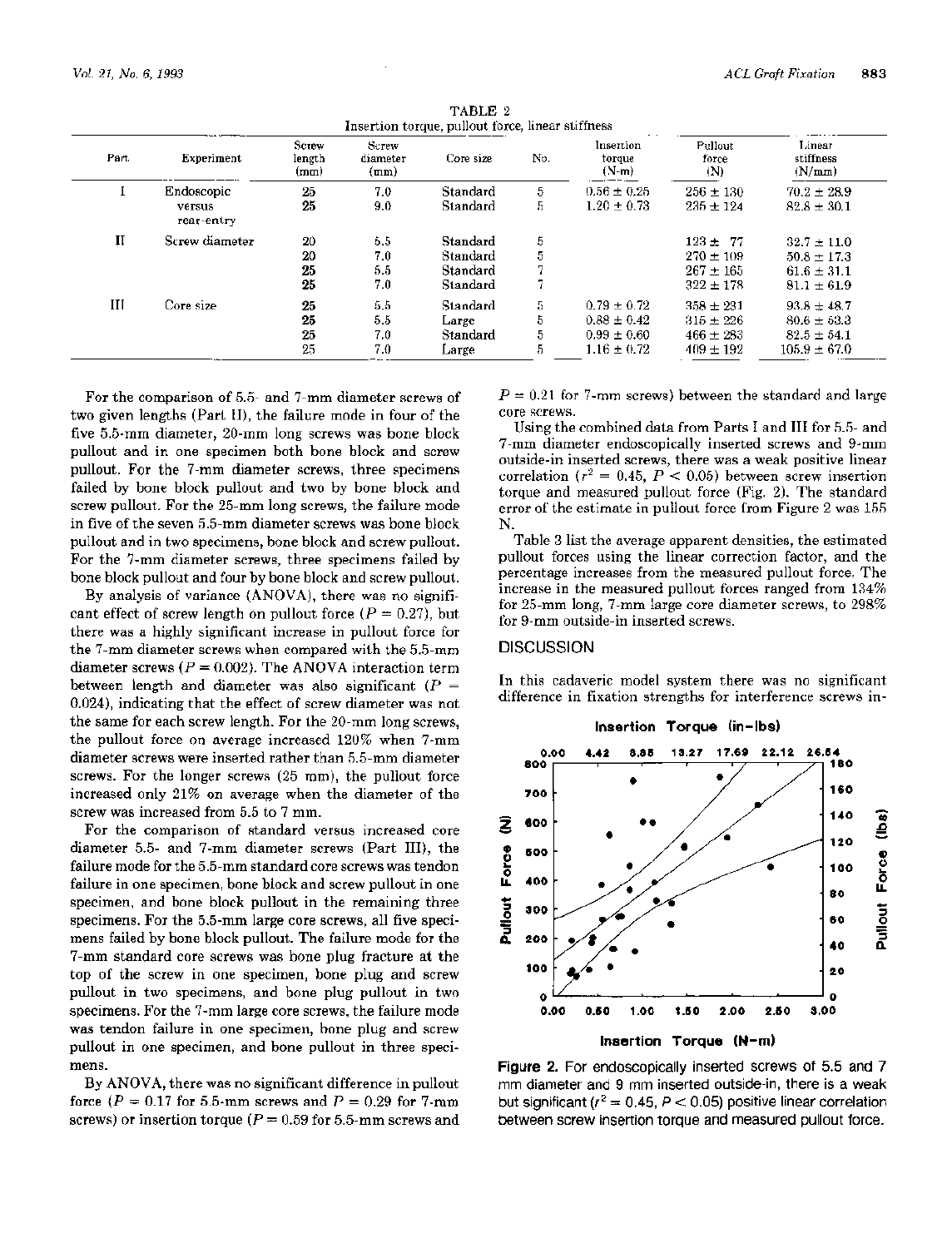| Part         | Experiment                         | Screw length<br>(mm) | Screw diameter<br>(mm)                                   | <b>Bone density</b><br>$(g/cm^3)$                                        | Corrected pullout<br>force<br>(N)                                | Percent<br>increase      |
|--------------|------------------------------------|----------------------|----------------------------------------------------------|--------------------------------------------------------------------------|------------------------------------------------------------------|--------------------------|
|              | Endoscopic<br>versus<br>rear-entry | 25<br>25             | 7.0<br>9.0                                               | $0.25 \pm 0.08$<br>$0.23 \pm 0.09$                                       | $814 \pm 456$<br>$933 \pm 591$                                   | 219<br>298               |
| $\mathbf{I}$ | Screw diameter                     | 20<br>20<br>25<br>25 | 5.5<br>7.0<br>5.5<br>7.0                                 | $0.30 \pm 0.22$<br>$0.26 \pm 0.10$<br>$0.29 \pm 0.08$<br>$0.30 \pm 0.08$ | $435 \pm 453$<br>$825 \pm 240$<br>$708 \pm 367$<br>$872 \pm 456$ | 253<br>206<br>165<br>171 |
| Ш            | Core size                          | 25<br>25<br>25<br>25 | 5.5 standard<br>$5.5$ large<br>7.0 standard<br>7.0 large | $0.27 \pm 0.13$<br>$0.23 \pm 0.09$<br>$0.28 \pm 0.10$<br>$0.34 \pm 0.14$ | $987 + 477$<br>$1044 \pm 458$<br>$1238 \pm 562$<br>$956 \pm 119$ | 176<br>231<br>166<br>134 |

TABLE 3

serted as to simulate endoscopic placement and screws inserted through a conventional rear-entry, outside-in approach. With the endoscopic model, interference screw length (20 mm versus 25 mm) and screw core diameter (for 5.5-mm diameter screws, 3-mm standard core versus 3.5mm large core; for 7-mm screws, 3.5-mm standard core versus 4.42-mm large core) did not influence fixation strength. However, for 20-mm long interference screws of standard core diameter, an increase in screw diameter from 5.5 to 7 mm resulted in a 120% increase in pullout force. For 5.5- and 7-mm endoscopically inserted screws and 9-mm outside-in interference screws, there was also a moderate  $(r^2)$  $= 0.45$ ) positive linear correlation between insertion torque and pullout force.

Kurosaka et al.,<sup>15</sup> in a previous report on ACL fixation, compared the fixation strength of a 6.5-mm diameter AO cancellous screw with that of a custom-designed, 9-mm diameter, fully threaded cancellous interference screw. Their study did not examine the effect of screw length or screw core size on the fixation strength of ACL patellar tendon grafts. There have also been no previous studies comparing the fixation strength of endoscopically inserted interference screws with that of the conventional rear-entry, outside-in interference screws.

To address these open questions, we chose an experimental design so that bone density could be controlled for a pair of knees, thus minimizing the effects of this variable for a given experimental condition. In our model we found no significant difference in pullout force between the endoscopically inserted 7-mm diameter screws, and the rear-entry, outside-in inserted 9-mm diameter screws ( $P = 0.76$ ). Our data thus suggest that properly inserted 7-mm diameter endoscopic interference screws can provide fixation strengths of patellar tendon ACL grafts equivalent to those of conventional 9-mm diameter rear-entry, outside-in screws.

One important limitation of our study is that in our endoscopic model the interference screws were inserted in an open fashion. This open insertion method is likely to have allowed a more parallel screw placement (mean screwbone block divergence angle of  $5.8^{\circ} \pm 5.7^{\circ}$ ) than is possible

using an arthroscopic approach. Because the endoscopic screw is commonly inserted through an anteromedial portal with the arthroscopic technique, parallel screw-bone block placement is more difficult to obtain. Thus, arthroscopic screw placement might be expected to result in larger screwbone block divergence angles and a reduction in screw thread-bone block contact (and possibly fixation strength) compared with our open insertion technique. We are currently exploring this issue in a further series of experiments designed to determine the effects of controlled variations in divergence angle on graft fixation strength.

When the effect of screw length and diameter on pullout force was analyzed, we found a significant difference between the 20- and 25-mm long screws. Our results indicate that for 20-mm long endoscopically inserted screws, stronger fixation is obtained with 7-mm diameter screws than with 5.5-mm diameter screws. For 25-mm long screws our data suggest that there is no significant difference in pullout strength between the 5.5- and 7-mm diameter screws, although there is a trend toward higher failure loads for the 7-mm diameter screws. Based on our data, endoscopic fixation with a 7-mm diameter and 20- or 25-mm length screw can provide fixation strengths equivalent to conventional rear-entry, outside-in fixation with 9-mm diameter screws. Our data thus provide some clinical guidelines for endoscopic screw selection.

The use of the large-core screw design did not provide increased fixation strength in our model. Instead the mean fixation strengths of both the 5.5- and 7-mm large-core designs were lower than the corresponding standard-core screws, but these differences were not significant. The failure of the large-core design to improve ACL graft fixation performance is probably the consequence of a reduction in the amount of cancellous bone within the threads of the large-core diameter screw. Our findings agree with those of DeCoster et al.,<sup>9</sup> who showed that increases in screw pullout force in a synthetic bone material were most sensitive to the screw outer diameter and least sensitive to increases in the core size of the screw.

Our measured mean pullout force of  $362 \pm 198$  N for the 7-mm diameter, standard-core, endoscopically inserted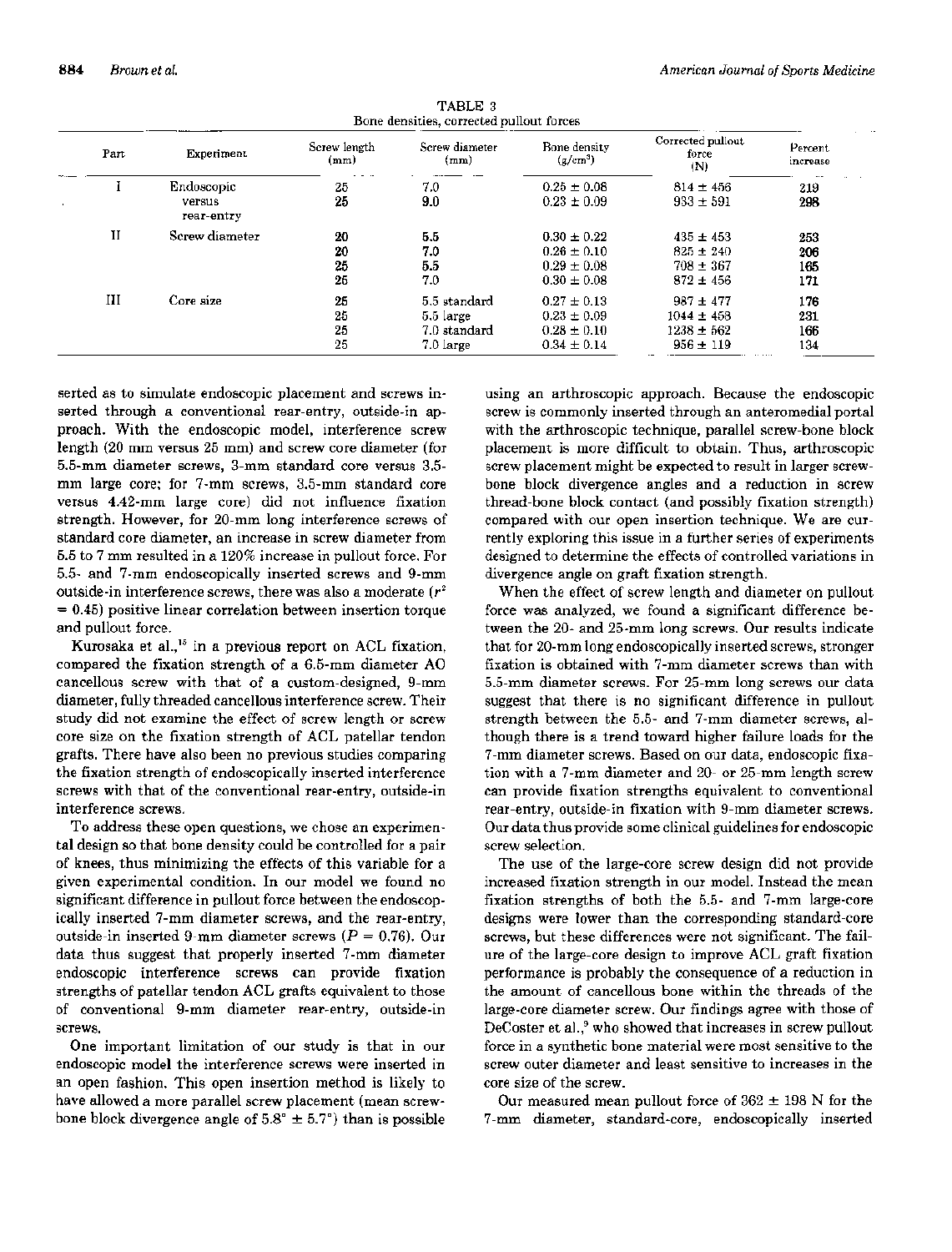screws compares favorably with mean values of  $208 \pm 27.5$ N for a 6.5-mm AO cancellous screw and 476  $\pm$  111 N for a custom-designed, 9-mm diameter screw previously reported by Kurosaka et al.<sup>15</sup> Expressed as a percentage of the failure load for the normal young adult ACL of 1725 N.<sup>20</sup> our measured pullout strength in elderly cadavers ranged from 13.6% to 26.8% of the normal ACL failure load. This compares favorably with values of 12% to 27.5% of the normal ACL previously reported by Kurosaka et al.

Another limitation of our study, and of other similar ACL fixation studies, is the use of elderly cadaveric specimens. Other authors have noted that cadaver age—and by inference, bone density—has an effect on the fixation strength of ACL grafts.<sup>8</sup> Because of the difficulty of obtaining young knee specimens, we measured the apparent density of trabecular bone next to the femoral tunnel. We attempted to estimate what the fixation strength might be in young femora by using a linear correction factor based on the measured apparent density of the specimen (Table 3). Estimated fixation strengths ranged from  $814 \pm 456$  N to 1238  $\pm$  562 N for 7-mm diameter, 25-mm long endoscopic screws. These values represent 47.2% to 71.8% of the normal young adult ACL failure load derived from the experiments by Noyes et al.<sup>20</sup> The estimated fixation strength of the 9-mm diameter, 25-mm long rear-entry screws was 933  $\pm$  591 N. This represents 53.9% of the failure load of the normal young adult ACL. Our data suggest a 134% to 298% greater pullout force might be expected for young femora compared with the measured pullout forces obtained in these elderly specimens.

The actual force on the ACL during activities has not been directly measured, but Noyes et al.<sup>20</sup> estimated that the ACL is loaded to approximately 450 N for most normal activities. Based on our measured data, the mean failure load for the 5.5-mm diameter, standard-core, 25-mm long screws was  $358 \pm 226$  N, with a range of 69 to 599 N, representing 79.6% of the average estimated load associated with activities of daily living. The mean failure load for the 7-mm diameter, standard-core, 25-mm long screws was 466  $\pm$  283 N, with a range of 79 to 750 N. This represents on average 104% of the estimated ACL force during activities of daily living. Using a linear correction factor based on apparent density, we estimated a value of  $1238 \pm 562$  N for the 7-mm diameter, standard-core, 25-mm long screws, or 275% of the estimated ACL force with activities of daily living. Based on these data, it appears that 7-mm diameter, standard-core, 25-mm long endoscopic screws could provide adequate ACL graft fixation strength during the early postoperative period.

Reznik et al.,<sup>29</sup> in an adult minipig model, reported that when screw insertion torques were 1 foot-pound  $(1.36 \text{ N-m})$ or greater, the patellar tendon pullout strength was above 150 pounds (667 N). Based on our insertion torque data, an insertion torque of 1 foot-pound correlated with a pullout force of 438 N. With additional data, a positive correlation of this kind could provide the surgeon with an intraoperative estimate of the immediate fixation strength. These data could then be used to help guide the early postoperative rehabilitation program.

# **CONCLUSIONS**

1. Pullout strength of patellar tendon ACL grafts secured using conventional rear-entry, outside-in, 9-mm diameter screws did not differ significantly from 7-mm diameter screws inserted so as to simulate endoscopic placement  $(P)$  $= 0.76$ ). Insertion torques were not significantly higher for the 9-mm diameter, rear-entry screws compared with the 7mm diameter screws ( $P = 0.07$ ). We can conclude, therefore, that both fixation techniques provide similar fixation strengths, even though screw diameter was larger for the rear-entry technique.

2. From the repeat measure ANOVA, there was no significant effect of screw length on pullout force  $(P = 0.27)$ , but there was a highly significant increase in pullout force for the 7-mm diameter screw compared with the 5.5-mm diameter screw ( $P = 0.002$ ). The significant ( $P = 0.024$ ) ANOVA interaction term (length\*diameter) indicates that the influence of screw diameter differed for the two screw lengths.

3. The repeat measure ANOVA revealed no significant effect of core diameter on pullout force ( $P = 0.17$  for 5.5mm diameter screws and  $P = 0.25$  for 7-mm diameter screws). There was also no significant effect of core diameter on insertion torque. These two results suggest that increased screw core diameter does not improve interference screw fixation strength over conventional interference screws.

4. There was a weak but positive linear correlation ( $r^2 =$  $0.45, P < 0.05$ ) between screw insertion torque and measured pullout force.

#### **ACKNOWLEDGMENTS**

We acknowledge the assistance of Joseph A. Sklar, MD, Mr. Jeff Wyman, and James Karlson, MD, for their help in performing the surgical dissections. This study was supported by Acufex Microsurgical, Inc., the Harvard Community Health Plan Foundation (CHB), and the Maurice Edmond Müller Professorship in Biomechanics (WCH) at Harvard Medical School.

#### **REFERENCES**

- 1. Acker JH, Drez D: Analysis of isometric placement of grafts in ACL reconstruction procedures. Am J Knee Surg 2: 65-70, 1989
- Andrews JR, Indelicato PA, Noyes FR, et al: Surgical controversies: Autografts or allografts for ACL reconstruction. Strategies for Rehabilitative Orthopaedics Biodex Professional Services 1: 2-5, 1989
- 3. Burks RT, Leland R: Determination of graft tension before fixation in anterior cruciate ligament reconstruction. Arthroscopy 4: 260-266, 1988
- 4. Butler DL: Evaluation of fixation methods in cruciate ligament replacement. Instr Course Lect 36: 173-178, 1987
- 5. Butler DL, Noyes FR, Grood ES: Ligamentous restraints to anteriorposterior drawer in the human knee: A biomechanical study. J Bone Joint Surg 62A: 259-270, 1980
- 6. Bylski-Austrow DI, Grood ES, Hefzy MS, et al: Anterior cruciate ligament replacements: A mechanical study of femoral attachment location, flexion angle at tensioning, and initial tension. J Orthop Res 8: 522-531, 1990
- 7. Carter DR, Hayes WC: The compressive behavior of bone as a two-phase porous structure. J Bone Joint Surg 59A: 954-962, 1977